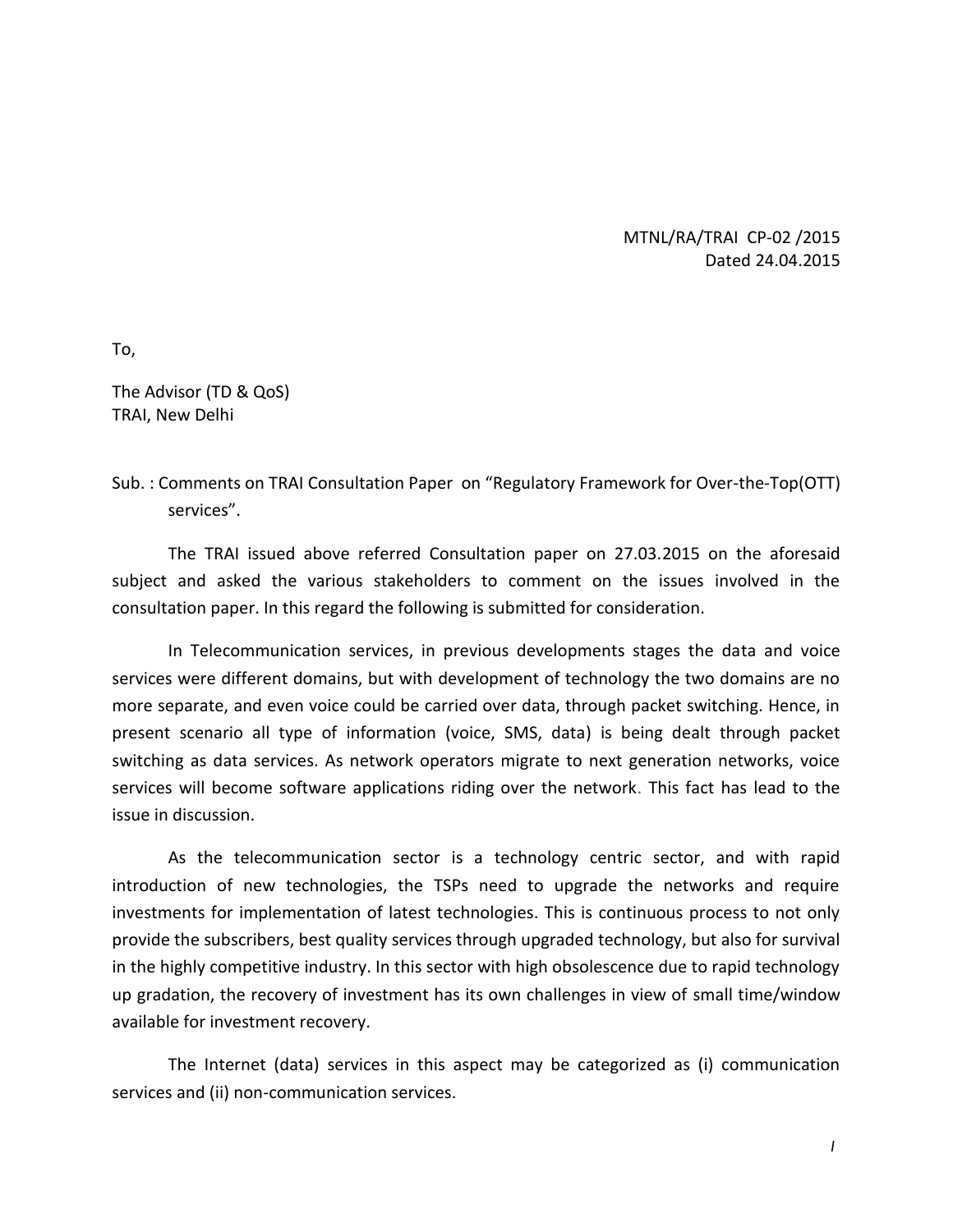MTNL is of the view, that for regulatory/control purpose the non-communication services may be dealt under the purview of Information Technology Act'2000. The preamble of IT Act'2000 provides for:

- An Act to provide Legal Recognition for E-Commerce
- EDI transactions and Electronic communications
- alternatives to paper based methods of communication and storage of information.
- facilitate electronic filing of documents with the Government agencies.

## **For purpose of OTT communication services, MTNL's comments on the consultation paper are based on following principles:**

- 1. OTT players should not be allowed to offer voice services in India till regulatory level playing field is established both in respect of network related issues and commercial aspects .
- 2. There should be licensing and regulatory framework for OTTs to operate in the country for ensuring:
	- (i) Subscriber interest and privacy
	- (ii) National Security concern
	- (iii) No leakage in Government revenue (spectrum fee, license fee, corporate taxes etc.),
	- (iv) enabling revenue sharing structure with TSPs to provide for investment in the sector.
- 3. MTNL strongly supports the concept of Net-Neutrality. Net Neutrality implies no blocking, no prioritization, no discrimination of any kind, no zero rating and no throttling of any content on a network. The "Digital India" vision of GoI may be imbibed in the telecom policies.
- 4. MTNL is of the view that for providing OTT services, TSPs robust infrastructure must be in place. Further the data growth due to OTT communication is not sufficient to compensate for (i) reduction in revenue from traditional services of TSPs and (ii) further expansion in infrastructure to support OTT services particularity in view of high spectrum cost, infra cost, different regulatory provisions like roll out obligations, security compliance etc. At the same time MTNL also favors the innovation and indigenous content development in telecommunication sector. Hence to balance both, it is suggested to put no obstacles to start up and bandwidth usage upto certain limit can be provided free by TSP , while for OTT applications which are in demand and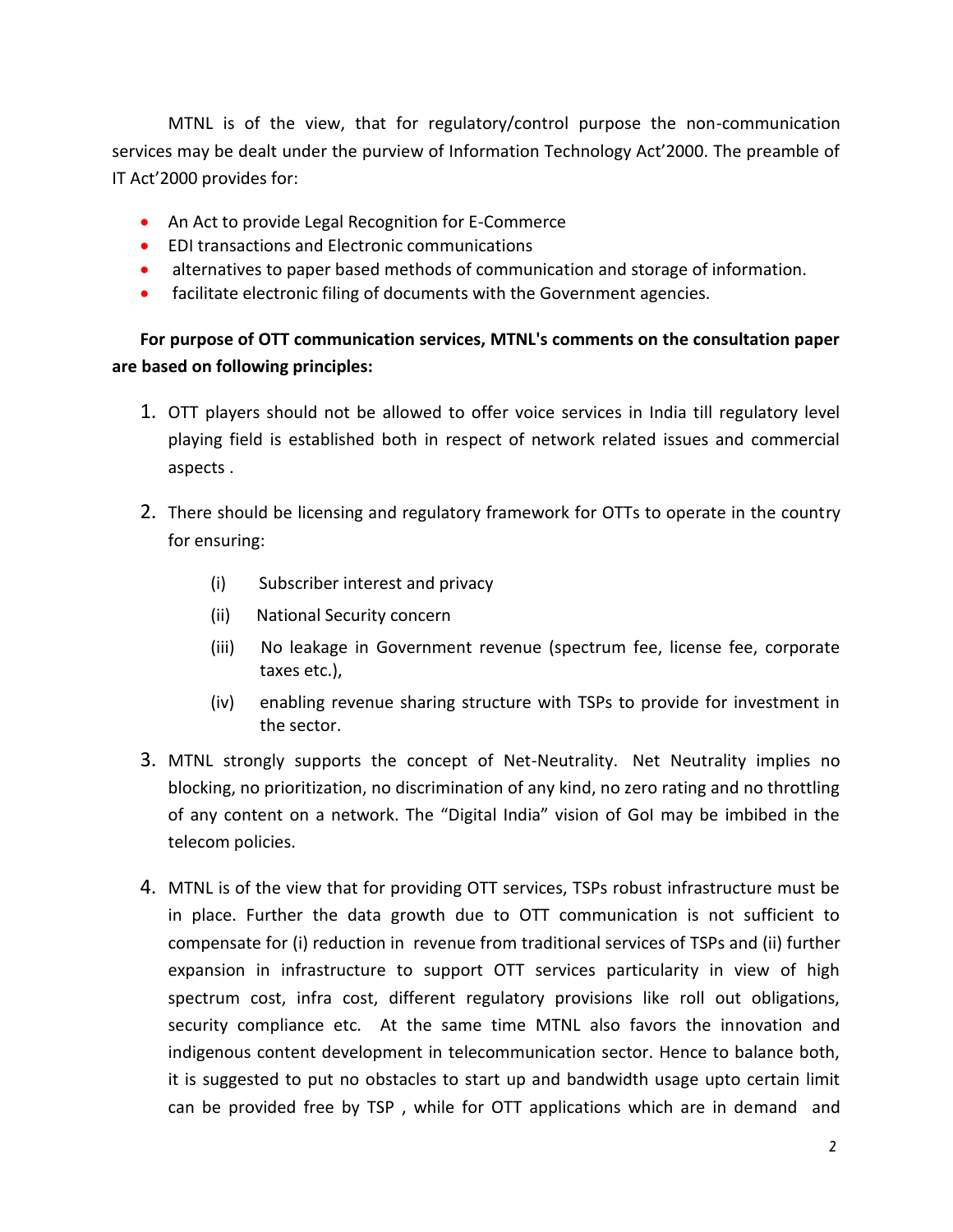exceeds certain threshold limit (to be decided by regulator) , it may be made essential that OTT provider shall share revenue in the form of infrastructure cost to TSP.

- 5. To promote "make in India" program, it is suggested that all contents shared on OTT application should be maintained in servers installed in India only and open for oversight by security agencies to take care of national interest.
- 6. MTNL's comment is restricted to communication services only being provided by OTT players riding on TSP's data network.

Further question-wise comments are as submitted:

**Question 1:** Is it too early to establish a regulatory framework for OTT services, since internet penetration is still evolving, access speeds are generally low and there is limited coverage of high-speed broadband in the country? Or, should some beginning be made now with a regulatory framework that could be adapted to changes in the future? Please comment with justifications.

**MTNL Comments:** In our opinion, it is the correct time to make a beginning with a regulatory framework for OTT service / applications, as with the availability of smart phones & 3G services in almost all parts of India , the OTT applications / services are growing exponentially posing various challenges for TSPs, the regulator and Government agencies.

**Question 2:** Should the OTT players offering communication services (voice, messaging and video call services) through applications (resident either in the country or outside) be brought under the licensing regime? Please comment with justifications.

**MTNL Comments:** Considering the security aspect of the user / mobile network / Nation, it is of utmost importance that all the OTT players running their applications over a TSPs network in the country should be brought under the ambit of license and regulation. It is also required to ensure level playing field in communication services offered by various players to maintain level playing field vis-à-vis TSPs.

**Question 3:** Is the growth of OTT impacting the traditional revenue stream of TSPs? If so, is the increase in data revenues of the TSPs sufficient to compensate for this impact? Please comment with reasons.

**MTNL Comment:** Yes, the growth of OTT is definitely hampering the traditional revenue streams of a TSP. Due to availability of smart phones with enhanced features , rich applications etc , the customer aspirations are always high in terms of network coverage , QoS, Bandwidth availability etc.. This puts a lot of pressure on TSPs for continuous upgradation / expansion of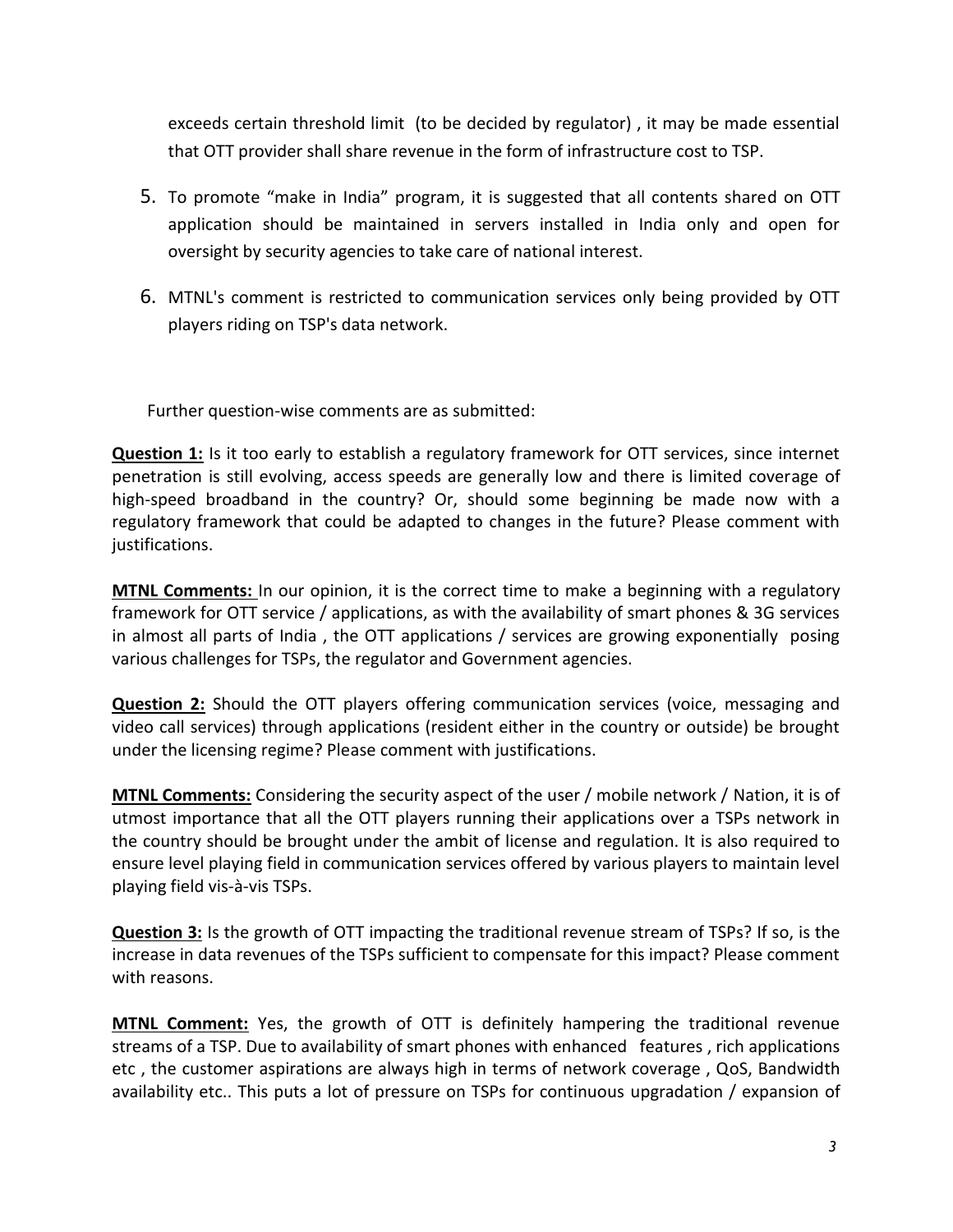their network & services with huge CAPEX & OPEX involved in it . This pressure again increases when the price of spectrum owned by a TSP is considered. It is true that the data traffic has certainly increased due to such OTT applications / services, however, considering the CAPEX & OPEX involved in frequent network upgardation, Spectrum cost etc. the increase in data traffic is just insufficient to cope up the loss of revenue from traditional voice & messaging services by the TSP. TSP shall never be able to recover the cost of equipment , infrastructure & spectrum etc only on the basis of data revenue usage.

The situation is slowly becoming alarming for the Govt. as well, as the reduced revenue of a TSP in turn causes revenue loss to the Govt. in terms of % of AGR collected from the TSP for various services deployed & in a long run this shall result into reduced demand of spectrum put for any auction and thus the revenues of GoI will dry up in near future.

**Question 4:** Should the OTT players pay for use of the TSPs network over and above data charges paid by consumers? If yes, what pricing options can be adopted? Could such options include prices based on bandwidth consumption? Can prices be used as a means of product/service differentiation? Please comment with justifications.

**MTNL Comments:** Yes, customer is already paying for the usage of mobile data as per their subscribed plan, however, OTT players are not paying anything neither to any authority nor to any TSP for interconnection & carriage of the traffic despite huge revenue being earned by them through advertisement, subscription charges, bundling with Handset manufacturers, inapp purchases & selling certain features through users license. For having net neutrality, the pricing can be based on Bandwidth consumption by the OTT application / Services without any product / service differentiation. In order to give headway & put no obstacles to start up, Bandwidth usage upto certain limit can be provided free by TSP , while OTT applications which are in demand , it is essential to have a revenue share mode to compensate infrastructure cost , spectrum fee, license fee and other corporate taxes borne by TSP.

**Question 5:** Do you agree that imbalances exist in the regulatory environment in the operation of OTT players? If so, what should be the framework to address these issues? How can the prevailing laws and regulations be applied to OTT players (who operate in the virtual world) and compliance enforced? What could be the impact on the economy? Please comment with justifications.

**MTNL Comment:** Yes, there exists imbalance in the regulatory environment in the operation of OTT players. India is a big market and in the absence of regulatory provisions i.r.o. OTT applications / service provisioning / Pricing etc, various different measures / strategies are being followed by Indian TSPs to manage the business challenges being imposed by OTT players. Considering the volume of traffic generated within the country due to these OTT applications / services, no OTT player would like to discontinue its services in the country for the reason of compliance to some regulation / law of the land etc., protecting interest of various stakeholders like Customers, TSPs & OTT Players. Accordingly, Govt. may formulate some regulation / guidelines / laws for operation / service provisioning / pricing etc. & the OTT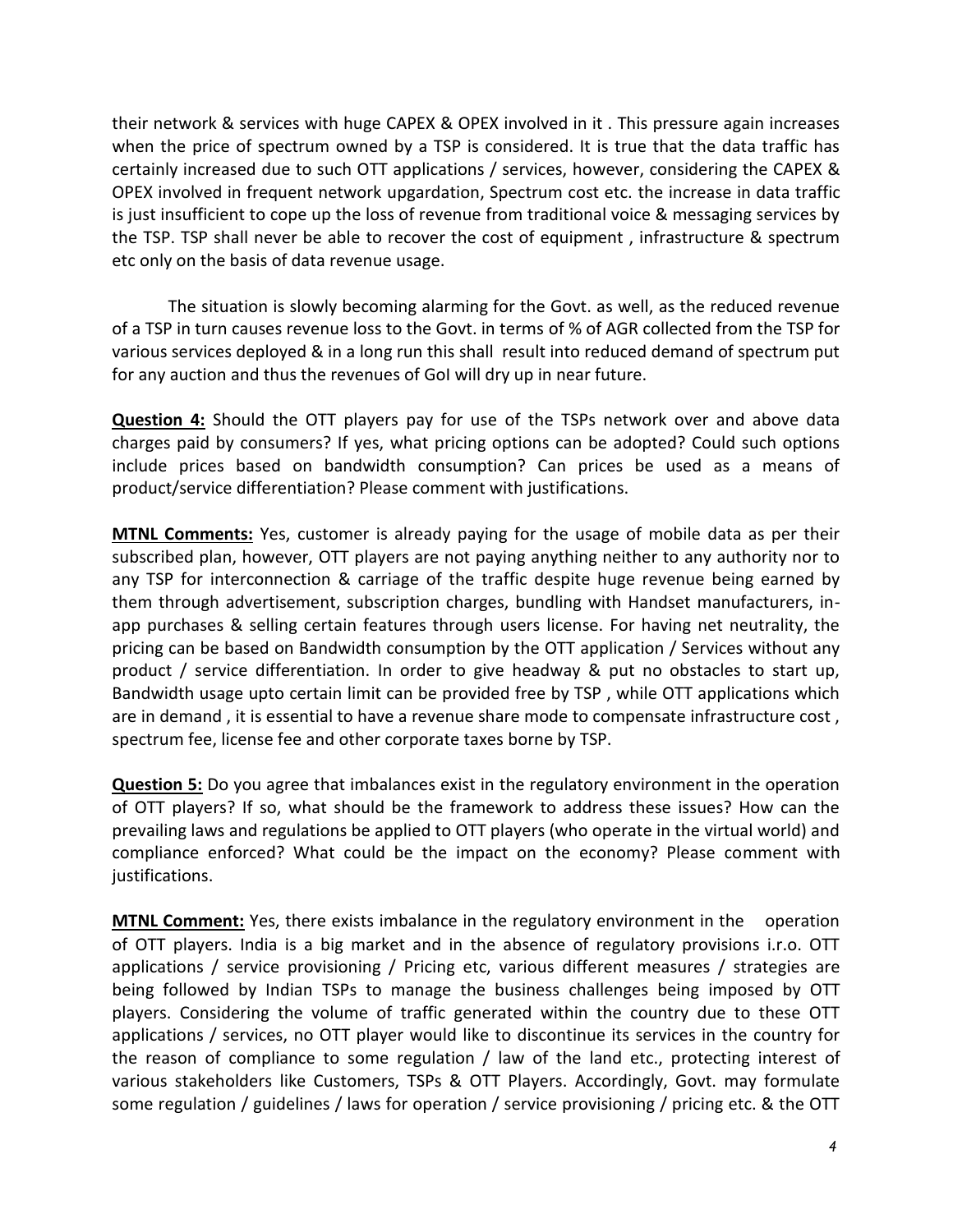players offering their services to Indian Telecom users utilizing Indian TSPs networks may be made to follow the regulations / Laws being made by the Govt. for their operation in the country to create a level playing field in communication services market.

**Question 6:** How should the security concerns be addressed with regard to OTT players providing communication services? What security conditions such as maintaining data records, logs etc. need to be mandated for such OTT players? And, how can compliance with these conditions be ensured if the applications of such OTT players reside outside the country? Please comment with justifications.

**MTNL Comment:** To address the security concerns with regard to OTT players providing communication services, they must be brought into licensing regime wherein following provisions may be made:

- a) Real time content monitoring by LEA's for the traffic moving in & out of India.
- b) The OTT players should also comply with the security conditions complied by a TSP.
- c) In view of huge volume of data traffic / consumption in India, OTT players must be asked to put their contents / Servers in India for Incoming & Outgoing traffic to /from India.
- d) maintain and share on demand, data records /logs of communications , to be preserved for certain defined period.
- e) maintain and share the address books of adversaries on court orders.
- f) OTTs be asked to share the decoded and readable content to LEAs in real time as in the past government/LEAs have been struggling in getting the decoded content.

**Question 7:** How should the OTT players offering app services ensure security, safety and privacy of the consumer? How should they ensure protection of consumer interest? Please comment with justifications.

**MTNL Comment**: The OTT services should be provided with the same level of standards of security, safety and privacy as that of any other business that operates in India. OTT players do need to ensure that user data is handled as securely as possible, and need to ensure that their information is not misused in any way, and all need to be as transparent in their activities as possible. The same may be ensured through licensing regime with following provisions:

- $\triangleright$  Standard encryption techniques may be used by the OTT players to avoid Hacking, Virus / Malware attacks. .
- $\triangleright$  No sharing of consumer data with any third party without approval of the user.
- $\triangleright$  No access to customer's personal data like Phone book / contact information, Photo gallery, Location etc without approval.

**Question 8:** In what manner can the proposals for a regulatory framework for OTTs in India draw from those of ETNO, referred to in para 4.23 or the best practices summarized in para 4.29? And, what practices should be proscribed by regulatory fiat? Please comment with justifications.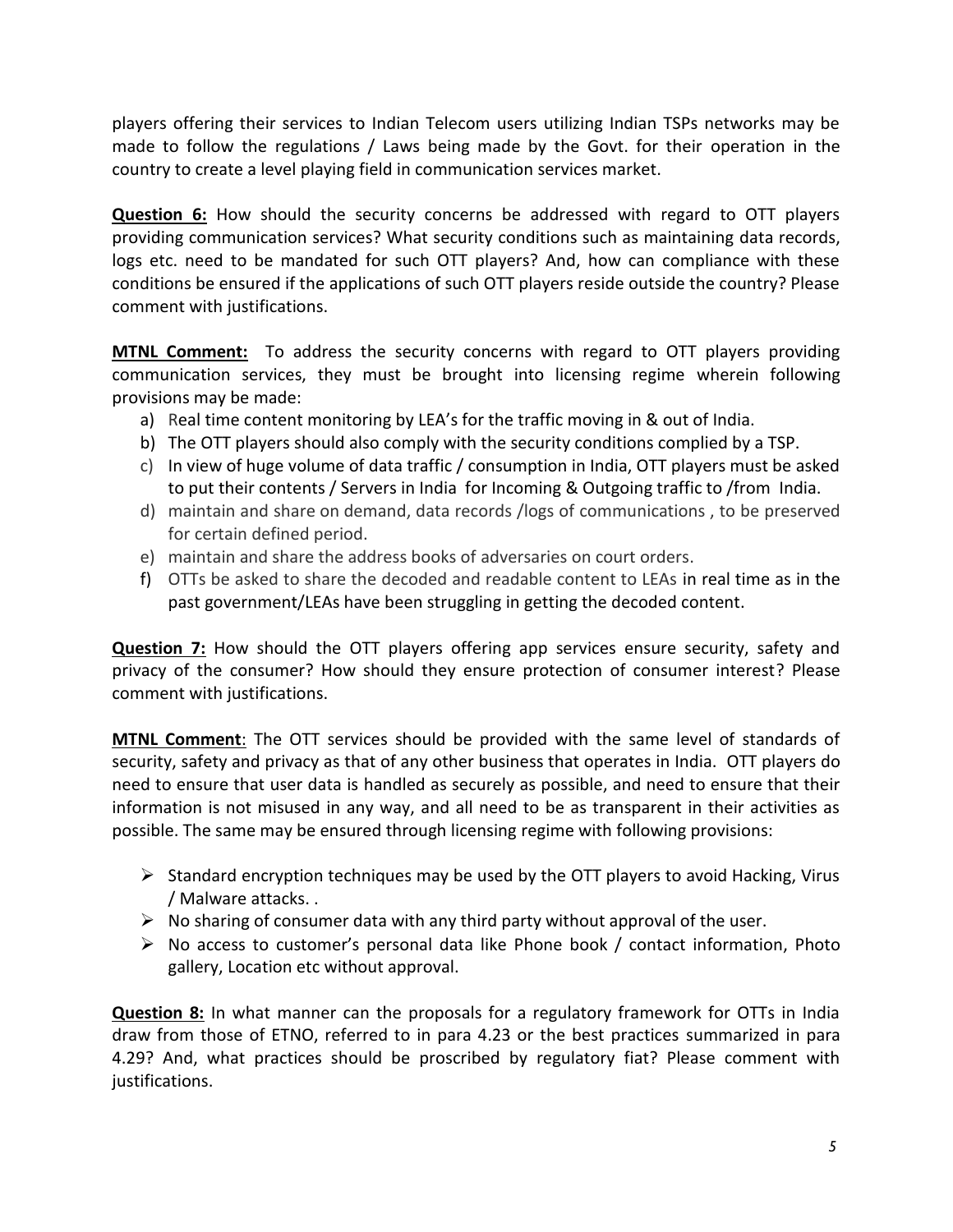**MTNL Comment:** OTT player offering communication services should invariably be asked to put their contents / Servers only in India and should be asked to pay TSPs in the form of infrastructure cost, to ensure development of infrastructure.

**Question 9:** What are your views on net-neutrality in the Indian context? How should the various principles discussed in para 5.47 be dealt with? Please comment with justifications.

**MTNL Comments:** MTNL favors the principle of Net-Neutrality and oppose anti-consumer and anti-entrepreneurship approaches resulting any kind of differentiation/favor for product/services.

The ultimate aim should be to protect the interest of all the stakeholders including the TSPs who continuously invests huge sum of money for maintaining their network infrastructure & service provisioning including compliance various regulations / Laws / License conditions etc. We also feel that there should be no discrimination on the Internet among various OTT players. The OTT players may not be allowed to provide / offer Voice services unless level playing field is established both in form of network and commercials.

**Question 10:** What forms of discrimination or traffic management practices are reasonable and consistent with a pragmatic approach? What should or can be permitted? Please comment with justifications.

**MTNL Comments:** As discussed in the consultation paper following approaches may be adopted:

- Application agnostic congestion management ( i.e. Congestion control at the edge of the network to slow down the transmission speed due to continuous packet loss )
- OTT players should not be allowed to offer voice services in India till regulatory level playing field is established both in respect of network related issues and commercial aspects .
- Sharing of revenue by OTT player(s) with the TSP whose bandwidth consumption exceeds a threshold limit.
- Blocking of unlawful & undesirable contents such as child abuse / Viruses / Spam / Inflammatory / offensive / disputed contents spreading some racial / religious contents.

**Question 11:** Should the TSPs be mandated to publish various traffic management techniques used for different OTT applications? Is this a sufficient condition to ensure transparency and a fair regulatory regime?

**MTNL Comments:** TSPs are already bounded by terms & conditions of various licenses / Regulatory provisions etc. and may not be further burdened by doing so. However, TSPs may be asked to submit undertaking on the matter, if required, and the regulator may cross check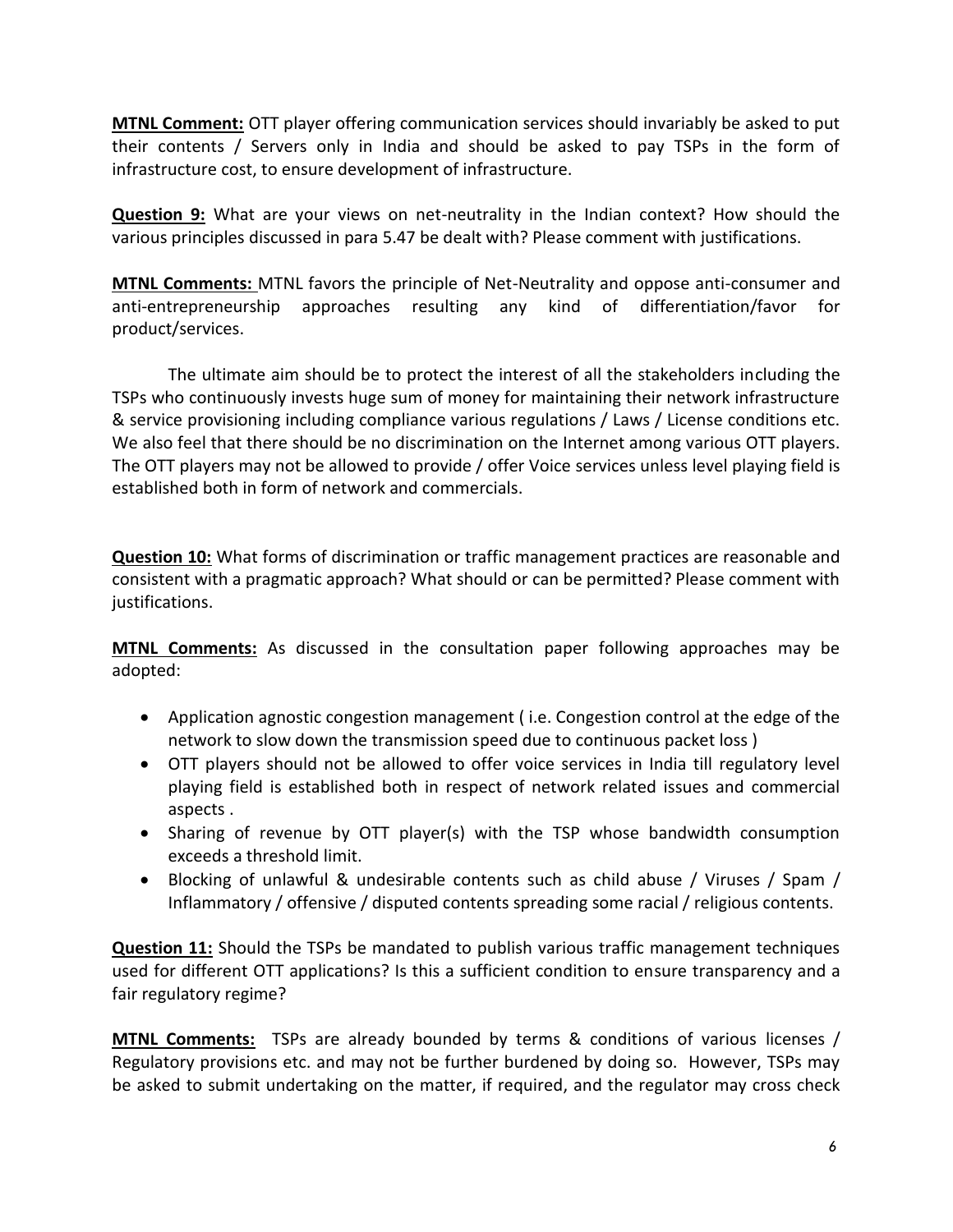on case to case basis if having some doubt on any TSP like the case of fulfillment of EMF radiation norms by TSPs .

**Question 12:** How should the conducive and balanced environment be created such that TSPs are able to invest in network infrastructure and CAPs are able to innovate and grow? Who should bear the network upgradation costs? Please comment with justifications.

**MTNL Comments:** As already commented, there should be no discrimination on the basis of application / services, however, Methodology as suggested under para 10 above may be adopted to take care of balanced approach. The infrastructure of TSPs is used by OTT service providers for offering their applications and if the business interest of an important limb of the industry (i.e. TSPs) is ignored, it may be detrimental to the sustainability & growth of economy in the long run.

**Question 13:** Should TSPs be allowed to implement non-price based discrimination of services? If so, under what circumstances are such practices acceptable? What restrictions, if any, need to be placed so that such measures are not abused? What measures should be adopted to ensure transparency to consumers? Please comment with justifications.

&

**Question 14:** Is there a justification for allowing differential pricing for data access and OTT communication services? If so, what changes need to be brought about in the present tariff and regulatory framework for telecommunication services in the country? Please comment with justifications.

MTNL Comments: MTNL favors the principle of Net-Neutrality and oppose anti-consumer and anti-entrepreneurship approach resulting any kind of differentiation/favor for product/services. The balance approach mentioned under Question 10 may be adopted.

**Question 15:** Should OTT communication service players be treated as Bulk User of Telecom Services (BuTS)? How should the framework be structured to prevent any discrimination and protect stakeholder interest? Please comment with justification.

**MTNL Comment:** Please refer our reply at Question Number 10.

**Question 16:** What framework should be adopted to encourage India specific OTT apps? Please comment with justifications.

**MTNL Comment:** There should not be any discrimination between Indian and Other OTT Applications in terms of ease of access. However, in sync with "Make in India" approach of Indian Government, following approach may be adopted:

(i) Contents / Servers to be located in India only if the usage exceeds certain threshold limit.